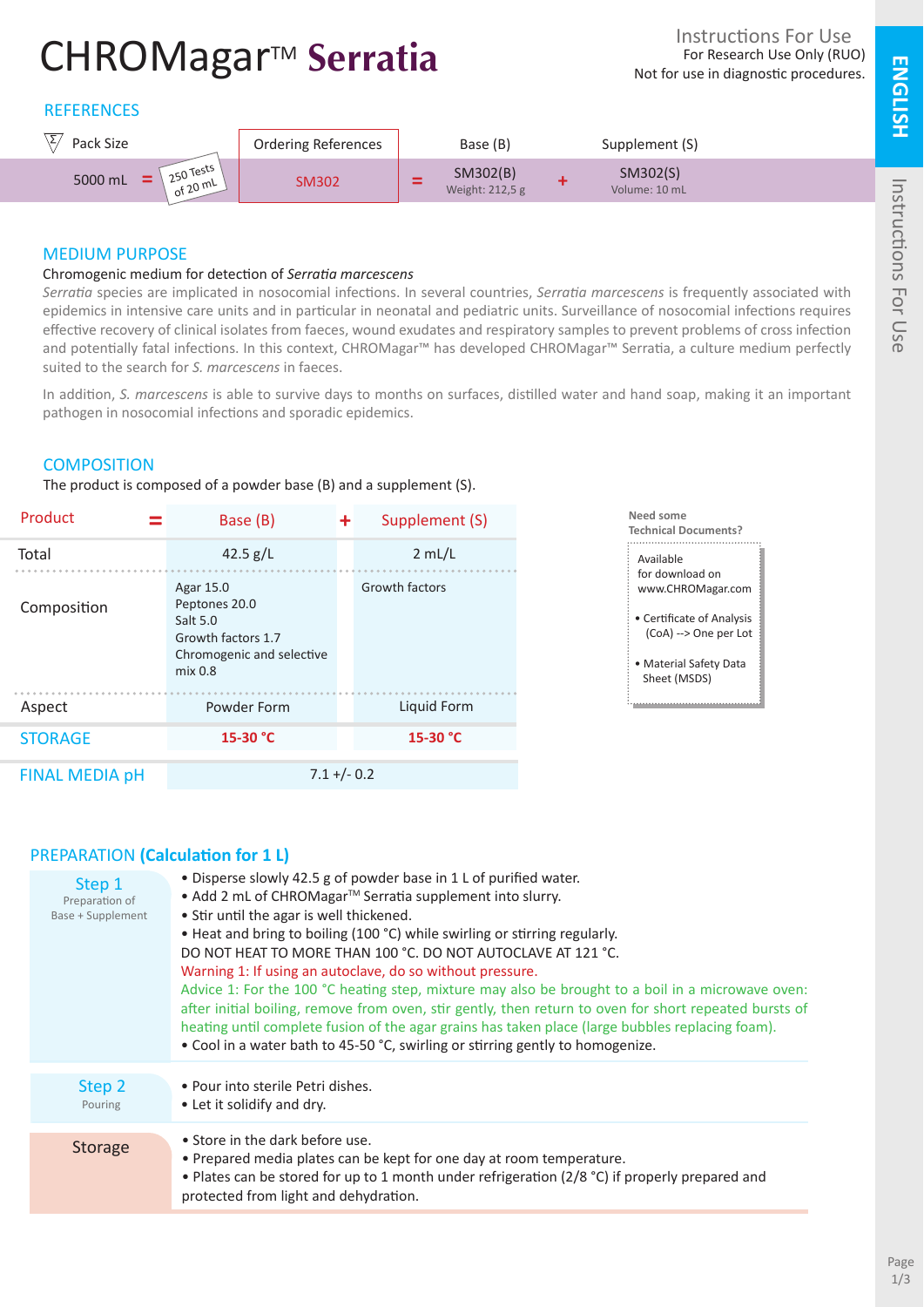# CHROMagar<sup>™</sup> Serratia

# SPECIMEN COLLECTION AND HANDLING

CHROMagar<sup>™</sup> Serratia can be used with the following specimens: Rectal swabs and surface swabs.

Sampling and transport equipment must be used in accordance with the recommendations of their suppliers for the conservation of *Serratia marcescens.*

## MATERIAL REQUIRED BUT NOT PROVIDED

Standard microbiological laboratory material for culture media preparation, control, streaking, incubation and waste disposal.

## INOCULATION

Related samples are inoculated by direct streaking on the plate. • If the agar plate has been refrigerated, allow to warm to room temperature before inoculation.

- Streak sample onto plate.
- Incubate in aerobic conditions at 35-37 °C for 18-24 hours.

# INTERPRETATION

Qualitative reading and interpretation of the petri dishes

| Microorganism                                            | <b>Typical colony appearance</b>                     |
|----------------------------------------------------------|------------------------------------------------------|
| Serratia marcescens                                      | $\rightarrow$ Green-blue to metallic blue            |
| F. coli                                                  | $\rightarrow$ Dark pink to reddish                   |
| Pseudomonas                                              | $\rightarrow$ Colourless +/- natural<br>pigmentation |
| Morganella                                               | $\rightarrow$ Brown halo                             |
| Yeasts, Gram (+) bacteria<br>and other Gram (-) bacteria | $\rightarrow$ Inhibited                              |

#### **Typical** colony appearance



Picture shown is not contractual.

#### **PERFORMANCE**

In the following study, 102 *Serratia* strains and 579 rectal swabs were tested and read after 20 h incubation at 37°C in aerobic conditions.

|             | $CHROMagar^{TM}$<br>Serratia | Reference Method<br>(MacConkey Agar) |
|-------------|------------------------------|--------------------------------------|
| Sensitivity | $100\%$ *                    | 25%                                  |
| Specificity | 97%                          |                                      |

\* Data obtained from the study « Validation of Colorex™ (CHROMagar™) Serratia agar on WASP™/WASPLab™ in screening for *Serratia marcescens* in neonatal intensive care units using the ESwab™ » M. Gaskin, D. Yamamura, J. Korver, 2020



Instructions For Use For Research Use Only (RUO) Not for use in diagnostic procedures.

## LIMITATIONS AND COMPLEMENTARY TESTS

• With an incubation temperature less than or equal to 35 °C, rare *Serratia marcescens* strains can be colored by their natural red pigmentation.

• The final identification must be confirmed by biochemical tests or by mass spectrophotometry (eg MALDI-TOF). They can be done directly from the suspicious colonies observed on the medium.

# QUALITY CONTROL

Please perform Quality Control according to the use of the medium and the local QC regulations and norms.

Good preparation of the medium can be tested, isolating the following ATCC strains:

| <b>Microorganism</b>              | <b>Typical colony appearance</b>   |
|-----------------------------------|------------------------------------|
| Serratia marcescens<br>ATCC 13880 | $\rightarrow$ Metallic blue        |
| Pseudomonas ATCC 27853            | $\rightarrow$ Colourless to yellow |
| S. aureus ATCC 43300              | $\rightarrow$ Inhibited            |
| E. faecalis ATCC 29212            | $\rightarrow$ Inhibited            |
| E. coli ATCC 25922                | $\rightarrow$ Inhibited            |
|                                   |                                    |

## WARNINGS AND PRECAUTIONS

• For Research Use Only (RUO). Not for use in diagnostic procedures.

•This laboratory product should be used only by trained personnel (healthcare professional, etc). Wear appropriate protective clothing, gloves and eye/face protection and handle appropriately with procedures and good laboratory practices.

• Use of the medium may be difficult for people who have problems recognising colours.

• Culture media should not be used as manufacturing material or components.

- Do not ingest or inhale the product.
- Do not use the product after the expiry date.

• Do not use the product if it shows any evidence of contamination or any sign of deterioration (compacted powder, color change, ...).

• Do not use the product if the packaging is damaged.

• Any change or modification in the production procedure may affect the results.

• Any change or modification of the required storage temperature may affect the performance of the product.

• Unappropriate storage may affect the shelf life of the product.

• Recap the bottles/vials tightly after each preparation and keep them in a low humidity environment, protected from moisture and light.

• Do not use the culture medium poured into a petri dish after a first use.

• After opening the bottles and with an appropriate conversation, open bottles can be used under the same conditions until each product's expiry date.

• Reading and interpretation should be performed using isolated colonies.

• Some precipitates may be observed in the agar but these do not affect the performance of the product.

**TM** CHROMagar 4 place du 18 juin 1940 75006 Paris - France Email: CHROMagar@CHROMagar.com Tel +33 (0)1.45.48.05.05. Website: www.CHROMagar.com Instructions For Use